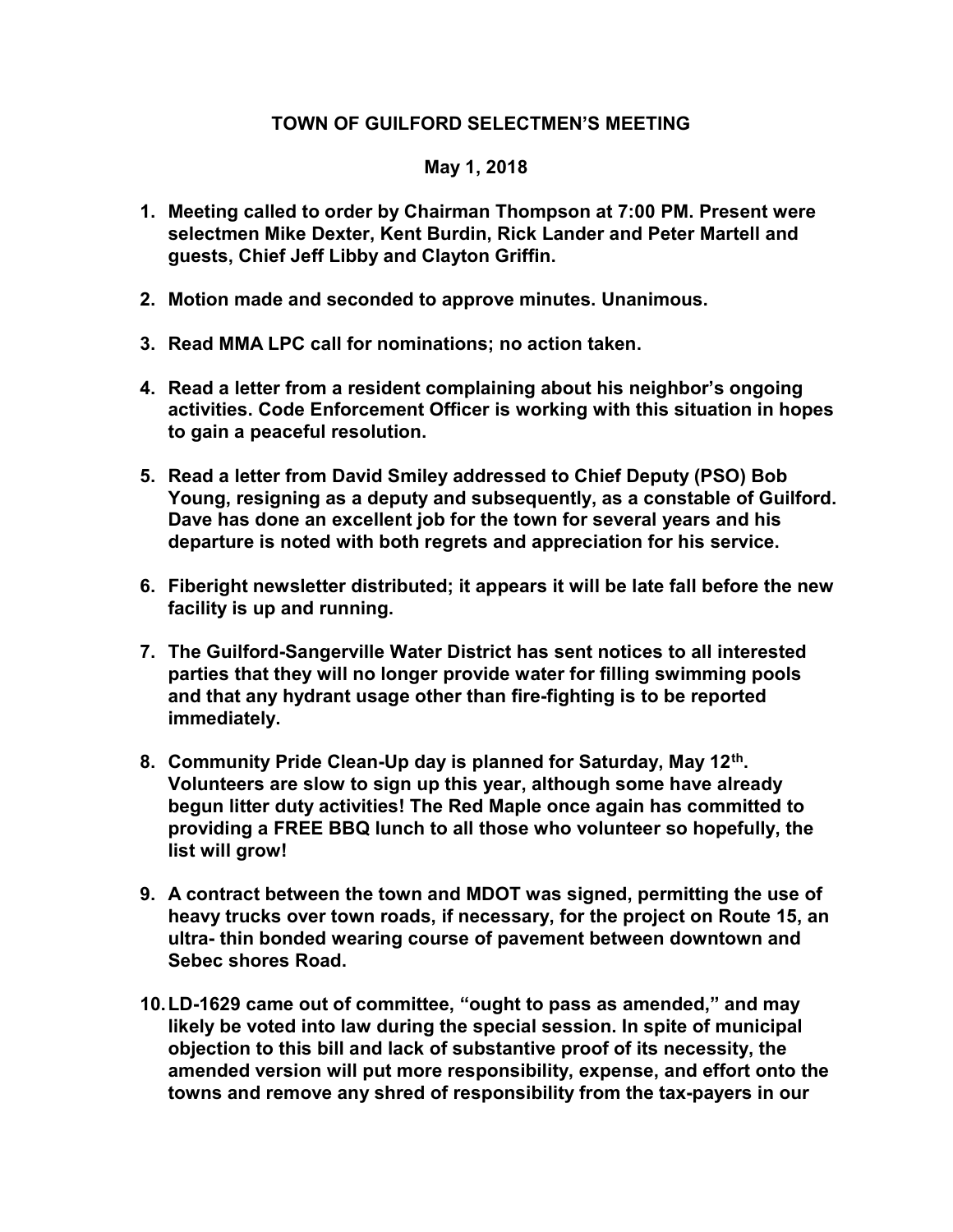nanny-state. This bill would apply several extra steps to the lien and foreclosure process, effectively forcing the town into roles of retirement planner, finance counselor, real estate broker and general hand-holder for all of the 65-and-over set. It will discourage the historic tradition of paying taxes promptly.

- 11. One formerly tax acquired property was deeded back to the prior owner upon receipt of all back taxes and fees due. Another property previously foreclosed upon may be deeded back to its former owner if certain conditions are met once the agreement is written. An abatement was given on a mobile home that included no land and whose owner had passed away.
- 12. A list of news items from Guilford Memorial Library was provided by librarian Heidi Dow detailing progress on needed repairs, a staff update, the summer schedule, and grant awards.
- 13. An update of the Piscataquis County Hazard Mitigation Program was presented for review, accepted, and so signed by the board.
- 14. The schedule of the assessor's agent has changed; she will now be in the Guilford office on the first and third Thursdays of each month, other than the extra days necessary near commitment time.
- 15. In 2008, the town entered into selling agreements with all the grant beneficiaries of our housing rehabilitation grant. This process was to insure through a lien, that the owner could not sell his repaired home for a profit following an expense paid by CDBG funds, and was written to disappear on a sliding scale within 10 years. These all would expire in 2018, a matter of a few months. Two situations have arisen in which it seems expedient to waive the lien and allow for a sale within the families of the owners and the board so voted.
- 16. The River Festival is planning a few additional events this year and sponsorships are coming in quite well. An event called Touch-A-Truck has been confirmed. Several commercial vehicles from excavators to backhoes to fire trucks will be on hand for youngsters to view up close.
- 17. Several red light permits were approved for the newest members of the fire department..
- 18. Under "Other Business", Martell reported on a technology conference that he and Thompson had attended. The possibility of the town owning its own